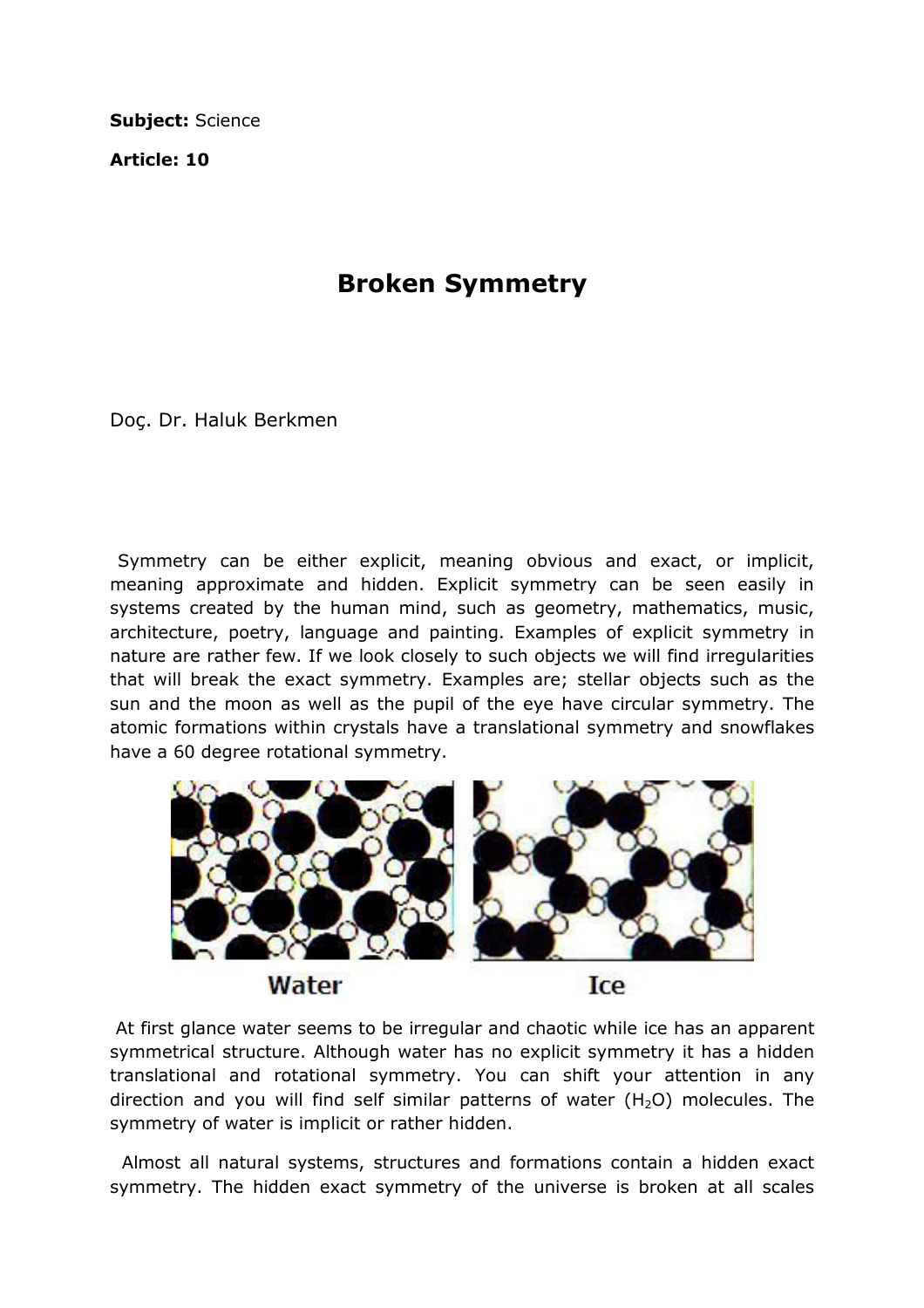because of infinitesimally small fluctuations exist inherently within its structure. These fluctuations have been discussed in the previous chapter. Although it is counterintuitive we have to accept that disorder is more symmetric than order. This is because small variations in disorder do not change the overall structure. But when small variations reach a critical point, then suddenly a new order appears. We can say that at the critical point the hidden symmetry suddenly becomes apparent and disorder transforms into order. This effect will be discussed in the next chapter.

The T-field discussed in the present universe model can be defined as  $T(\hat{u})$ , where  $\hat{u}$  is a 4-dimentional vector attached at each point of the field and points in a given direction. At its lowest energy state (ground state) the T-field is chaotic and contains a hidden symmetry, in the sense that the chaotic structure does not change from one region to the other. The quantum fluctuations are homogenous all over the field. At the critical point a sudden change happens and the symmetry of the T-field is suddenly broken. This sudden quantum jump is called in physics "Spontaneous Symmetry Breaking".



 In the graph above, the potential energy of the electron-positron pair becomes excited and reaches a critical point, which is unstable. Under the effect of an infinitesimal quantum fluctuation –a small perturbation- the symmetry is suddenly broken, and a stable electron as well as its antiparticle the positron, are created. Although both particles are stable their ground state energy is fictive due to their mass. The "real" ground state is at the origin, where the potential energy of the T-field is infinitesimally small, but not zero. At this "real-groundstate" the particle aspect disappears but the wave aspect prevails. This is why the electromagnetic waves have no mass but a quantized energy, given by the equation  $E = hf$ . The speed at this real ground state has to be the speed of light.

 If we want to speed a massive particle we have to increase its energy. Since the particle and its antiparticle are linked through the intermediary of a T-wave we can only increase the energy of the common excited state. This will result in an increase of the mass of the particle -since mass and energy are equivalent- as